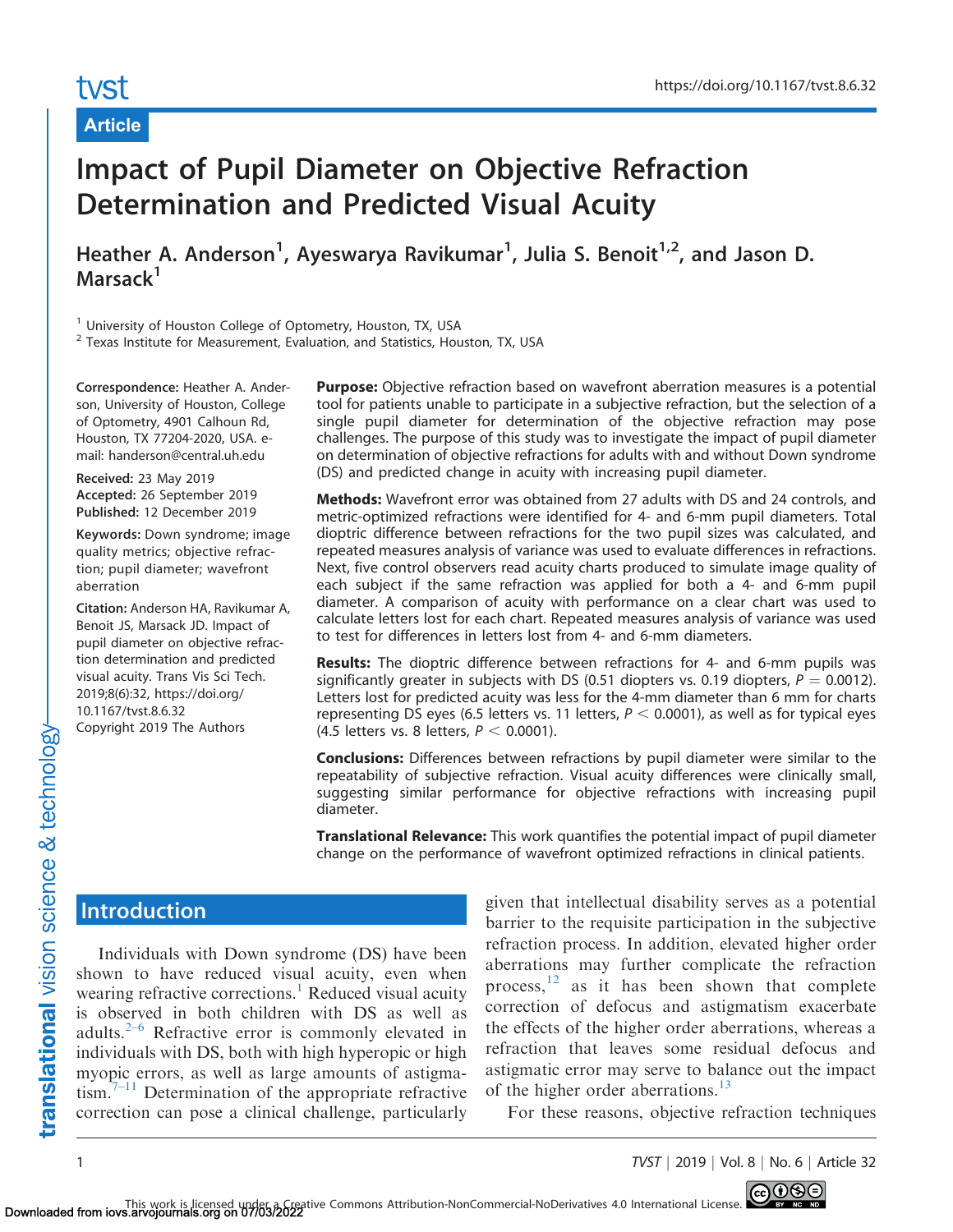that eliminate the need for subjective feedback are desirable for this population. Metric-optimized wavefront refraction strategies are one such objective refraction technique that may show promise for individuals with DS. This technique utilizes a measurement of the wavefront error (WFE) of the eye in the presence of different sphero-cylindrical refractive corrections and then reduces the aberration data to a single value.<sup>[14–16](#page-7-0)</sup> A variety of these single value metrics can be calculated to assess different aspects of the optical and visual image quality of the eye, some of which have been demonstrated to have strong correlations with actual acuity perfor-mance.<sup>[13](#page-7-0)[,17](#page-8-0)</sup> This methodology has been applied in typical adult populations, patients with keratoconus, and, more recently, individuals with DS.<sup>14</sup>

One potential source of variability in identifying a best refraction with a metric-optimized wavefront refraction is the pupil diameter at which the optimization is performed[.18](#page-8-0) It is well known that as the pupil diameter increases, the retinal image is impacted by a greater and different pattern of higher order aberrations,<sup>19</sup> and thus, the refraction that performs best for a given eye could conceivably be dependent upon the pupil diameter. In a clinical setting, the pupil is typically not controlled as patients perform the subjective refraction in dim lighting with their habitual pupil diameter. Refractions are, thus, determined with a single lighting condition, but the patient is later exposed to a range of lighting conditions that may result in a large range of pupil diameters while wearing their correction.

The same would be expected with metric-optimized refraction in that the refraction is determined from a fixed pupil diameter and the patient will later experience a variety of pupil diameters while wearing the correction in daily life. However, given that the patient populations for whom metric-optimized refraction is most targeted often have elevated higher order aberrations, additional consideration regarding the impact of pupil diameter on refraction determination as well as real-life visual performance upon dispensing the correction is warranted.

This study seeks to determine the magnitude to which pupil diameter impacts metric-optimized wavefront refraction determination for both patients with and without DS by quantifying the difference in refractions determined from a 4-mm pupil diameter versus a 6-mm pupil diameter. In addition, this study utilized visual acuity chart simulations and control observers reading those charts to predict the level of acuity reduction expected as the pupil dilates from 4 to 6 mm for both patients with and without DS viewing through a refraction optimized for a fixed 4 mm pupil diameter. Although this work was completed with the specific goal of developing methodology for a clinical trial to evaluate objective refraction performance in adults with DS, the findings and methodology reported here may have additional relevance for other populations who experience elevated wavefront aberrations or are unable to participate in the subjective refraction process.

## Methods

This study was approved by the University of Houston Committee for the Protection of Human Subjects and adhered to the tenets of the Declaration of Helsinki. Adult participants without DS provided informed consent. Parental or guardian permission was obtained for individuals with DS, as well as participant assent.

### Subjects for Wavefront Refraction Analysis

Adults with DS were recruited for study participation first, followed by recruitment of age-matched adults without DS. All subjects underwent a dilated examination with 1% tropicamide and 2.5% phenylephrine. The purpose of the examination was to quantify characteristics of each subject's visual system, particularly those that might interfere with obtaining good quality wavefront measures, as well as to assess patient safety for dilation. The examination did not include a clinical refraction, nor was a refractive correction dispensed, and thus, best-corrected acuity from the participants with DS is not available.

Thirty minutes postdilation, measures of wavefront aberrations were obtained with the wavefront sensor integrated into the Discovery System (Innovative Visual Systems, Elmhurst, IL) on each eye with a goal of obtaining five images per eye of adequate quality and pupil diameter (i.e., no missing spots, no glare, and minimum of 6-mm pupil diameter). Subjects with nystagmus or individuals unable to fixate well enough for the examiner to obtain five acceptable wavefront measurements were excluded from analysis. Subjects were also excluded if measurements with a 6-mm pupil diameter were not achieved. The Discovery System has previously been demonstrated to have excellent repeatability on dilated adults measured on two separate days  $( $0.25$  diopters [D] for astigmatic vectors,  $0.31$  D$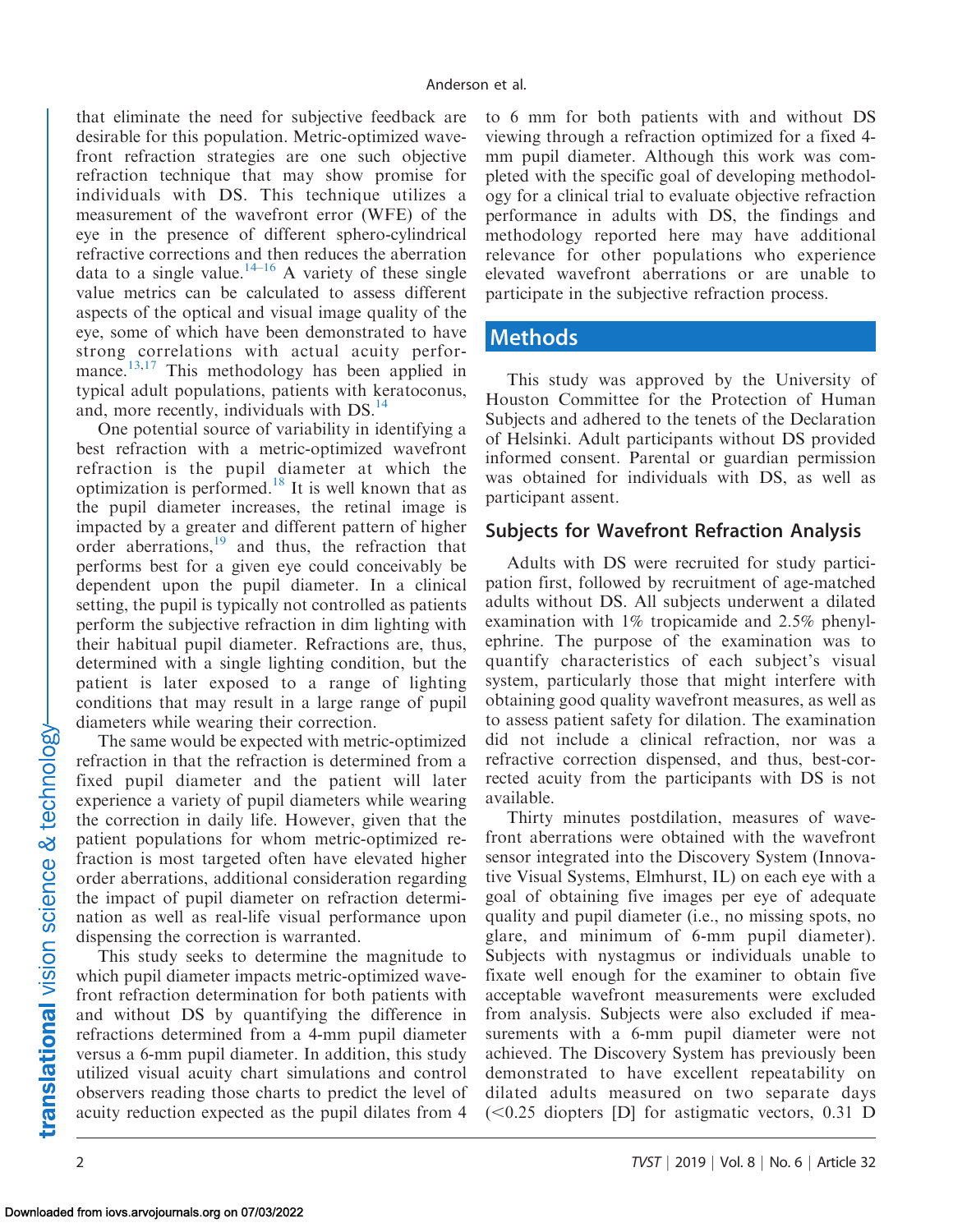for spherical equivalent, and  $< 0.1$  µm for measures of higher order root mean square  $[RMS]^{20}$ ; however, the agreement of the Discovery System with other wavefront sensors has not been published.

#### Calculation of Metric-Optimized Wavefront Refractions

For the right eye of each subject, five images of uncorrected WFE (2nd through 10th order Zernike coefficients) were mathematically averaged and then scaled down from the dilated pupil diameter to a 6 mm diameter to provide a single representation of WFE using custom software (Spectacle Sweep, UHCO Core Programming Module, Houston, TX) written with MATLAB (MathWorks, Natick, MA). Optimized refractions were then determined by the software using the process described below after correcting for the longitudinal chromatic aberration resulting from the longer wavelength of the measurement light source.

For each eye, a minimum of 12,000 spherocylindrical combinations were included in the search for the optimized refraction. The search range for each subject was guided by their habitual refraction and consisted of at least  $\pm 3$  D surrounding the subject's habitual sphere correction in 0.25-D steps and at least 0- to -4-D cylindrical power in 0.25-D steps (greater in cases of high habitual cylinder), and the entire range of cylindrical axes in 2 degree steps. The refractions were vertexed from a 12-mm spectacle plane and also accounted for a pupil plane that is 3.05 mm behind the cornea. The sphero-cylindrical refractions in the pupil plane were mathematically converted to Zernike coefficients that were added to each eye's uncorrected second-order Zernike terms, thereby generating the residual WFE experienced by the eye during wear of the refraction.

The resultant retinal image quality for each unique refraction was determined by calculation of two separate image quality metrics: visual Strehl ratio (VSX) and pupil fraction tessellated (PFSt). The selection of these two metrics was based upon a previous study by the authors investigating predicted improvement in visual acuity for patients with DS when applying a metric-optimized wavefront refrac-tion.<sup>[21](#page-8-0)</sup> In the previous study, all 31 image quality metrics described by Thibos et al. $15$  were initially considered but only a subset of 16 proceeded to formal testing and analysis. The overall outcome of that study included findings that many of the 16 image quality metrics identified the same refractions

and that the entire subset of 16 metrics, when optimized, resulted in predicted acuity gains over habitual refractions for a greater percentage of the eyes evaluated.<sup>[21](#page-8-0)</sup> To aid in the further development of wavefront optimized refraction techniques for adults with DS, the subset of 16 image quality metrics needed to be narrowed, as evaluating 16 different metrics in a clinical trial would not be feasible. For the present study, we have narrowed to two image quality metrics and made a selection with the specific desire that the two metrics selected would not routinely identify the same refraction for a given eye. The specific selection of VSX and PFSt for the present study from that subset of 16 metrics is further described below.

VSX is a metric that assesses how a point of light is imaged by the eye (point spread function) compared to a diffraction-limited case, while weighting each PSF by a measure of neural contrast sensitivity.<sup>[15](#page-7-0)</sup> VSX has been reported to have a strong correlation with visual performance as measured by visual acuity.<sup>[13](#page-7-0)</sup> VSX was also one of the top metrics predicted to identify refractions resulting in improved visual acuity over habitual refractions in individuals with  $DS<sub>1</sub><sup>21</sup>$ 

PFSt is a metric that assesses how much of the optical quality within the pupil area can be considered "good" by analyzing the wavefront slope of numerous tiny subapertures tessellated over the pupil. $15$  PFSt has been reported to have a strong correlation with visual performance, as measured by visual acuity.<sup>[13](#page-7-0)</sup> It was also one of the metrics least likely to identify the same refraction as VSX with the metric-optimized refraction process but still providing predicted improvement in visual acuity over habitual refractions in individuals with  $DS<sup>21</sup>$  $DS<sup>21</sup>$  $DS<sup>21</sup>$  After calculation of VSX and PFSt for each of the refractions applied to the eye, the resultant metric values were ranked (range 0 to 1, with 1 being the best for both VSX and PFSt) to determine the single refraction providing the best predicted retinal image quality for each of the two metrics. This procedure was repeated in its entirety for analysis at a 4-mm pupil diameter.

#### Comparison of Refractions

In order to compare refractions identified by analysis for a 4-mm versus 6-mm pupil diameter, refractions were converted to vector notation (M, J0, and J45) where M represents the spherical equivalent, J0 represents the astigmatic component in the 180/090 orientation, and J45 represents the astigmatic com-ponent in the 045/135 orientation.<sup>[22](#page-8-0)</sup> The differences in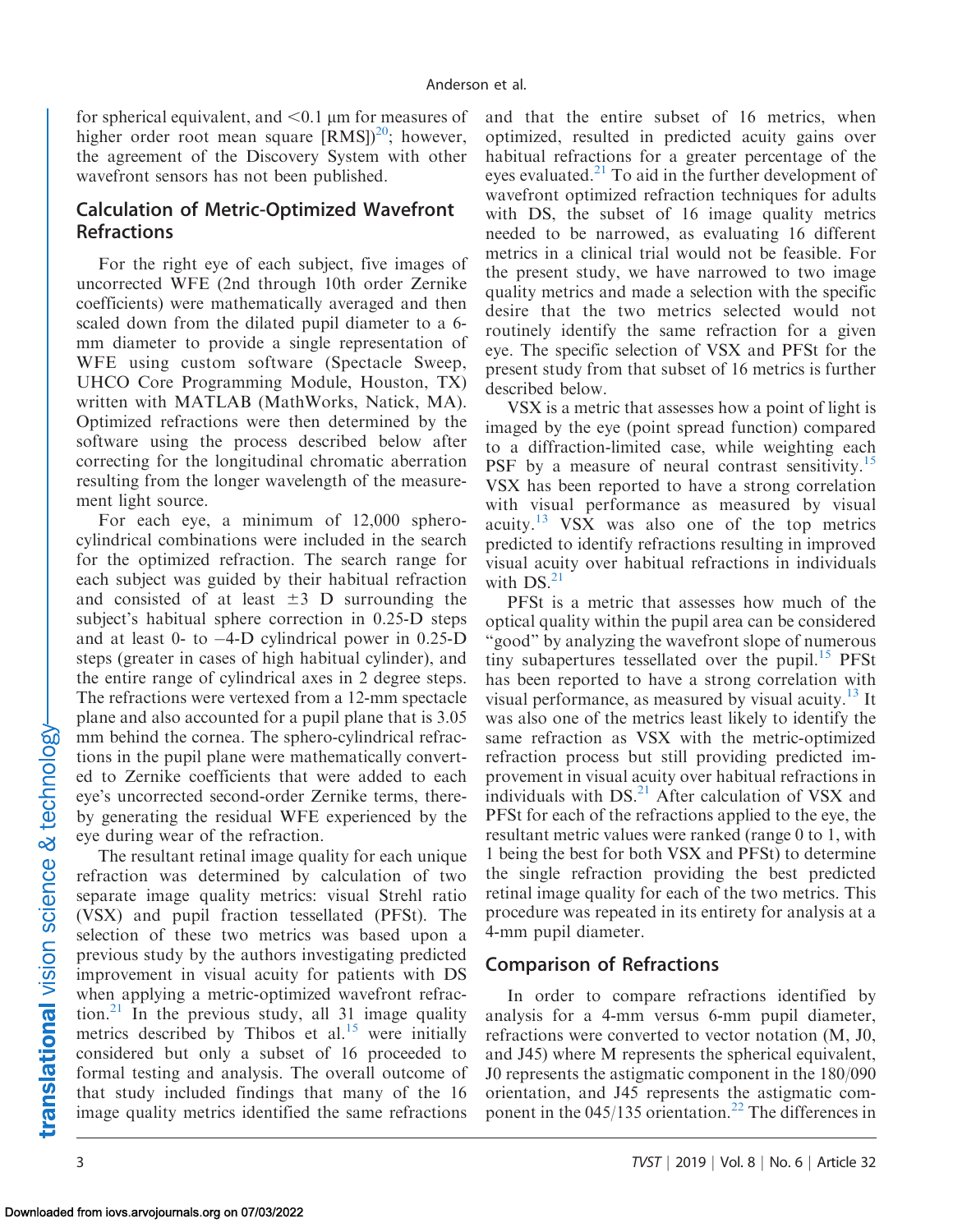each vector component ( $\triangle M$ ,  $\triangle J_0$ , and  $\triangle J_{45}$ ) were then calculated between the 4- and 6-mm refractions within each metric and eye and the total dioptric difference between refractions calculated as the square root of the sum of the square of  $\triangle M$ ,  $\triangle J_0$ , and  $\triangle J_{45}$ .<sup>[23](#page-8-0)</sup>

#### Generation of Acuity Charts

To investigate the impact of pupil diameter on visual acuity for a given refraction, a chart simulation study was carried out utilizing previously developed methodology<sup>1,[17](#page-8-0)</sup> in which Bailey Lovie-style visual acuity charts simulating the retinal image quality for both 4-mm and 6-mm pupil diameters for the same refraction were generated. First, the residual WFE for refractions identified to optimize both VSX and PFSt at a 4-mm pupil diameter were calculated. Next, the residual WFE over a 6-mm pupil diameter was determined in the presence of the 4-mm refractions. Each chart was then generated by convolving a clear chart of 98.9% contrast (weber contrast, background luminance is  $358.62$  cd/m<sup>2</sup>) with the point spread function determined from the residual WFE for each condition by using Image Simulation software (Sarver and Associates, Cookeville, TN). A set of charts depicting 4-mm and 6-mm pupil diameter retinal image quality for each VSX- and PFSt-optimized refractions at 4 mm was generated for subjects with and without DS. Acuity charts were then shuffled and grouped into 4 sets of  $\sim$ 70 charts with a clear unaberrated chart randomly inserted within each set to obtain baseline acuity.

#### Measurement of Predicted Acuity

Five control subjects without DS and with at least 20/20 corrected distance acuity were recruited to read each set of charts in four separate 1-hour sessions. At each session, subjects were dilated with 1% tropicamide and 2.5% phenylephrine. Thirty minutes postdilation, subjects monocularly viewed each chart through a unit magnification telescope with a 3-mm pupil aperture and their habitual refractive correction placed with trial lenses in the spectacle plane. Charts were displayed on a high-contrast LCD monitor (1200  $\times$  1600 pixels). For each chart, subjects were instructed to begin with a line they could confidently see (5/5 correct), and then read subsequently smaller lines. Responses were recorded until the subject missed five total letters. Throughout testing, an examiner entered subject responses and monitored the centration of the artificial pupil with the

observer's pupil by using a unit magnification telescope with an infrared camera to ensure good alignment throughout testing. Acuity relative to the clear chart (baseline) was calculated for each chart for each observer, resulting in a value for the number of letters lost for that simulated refraction. The number of letters lost was averaged across the five observers for each condition.

#### Data Analysis

A primary aim of this work was to quantify differences in refractions with increasing pupil diameter. In addition, we sought to answer whether the magnitude of the change in refraction with increasing pupil diameter differs by the metric used or the population studied. To address these questions, dioptric differences between refractions were calculated and repeated measures analysis of variance were used to test for mean differences across the dioptric differences between groups (subjects with and without DS) and across metrics (VSX and PFSt) within subjects. A second aim of this work was to quantify predicted change in acuity with increasing pupil diameter for a given refraction. To address this question, repeated measures analysis of variance was used to test for differences in letters lost between groups and within subjects for two factors (pupil size and metric) as well as two-way interactions involving pupil size and metric.

#### Results

Thirty-four subjects with DS and 30 controls were recruited for wavefront measurements. Four subjects with DS were excluded from participation due to an inability to fixate for pupil diameter measures or wavefront measures, as well as one subject with a history of cataract extraction. Of the remaining subjects who all attempted wavefront measurements, 27 adults with DS (mean age,  $29 \pm 10$  years; range, 18–50) and 24 controls (mean age,  $34 \pm 12$  years; range, 19–58) had good quality wavefront measurements with a minimum of 6-mm pupil diameter for inclusion in this study. The range of spherical equivalent refractive errors and cylindrical power, as determined by optimization of VSX for a 4-mm pupil diameter are shown in [Figure 1.](#page-4-0) Consistent with previous reports, subjects with DS had a larger range of refractive errors and higher amounts of astigmatism. Higher order ocular aberrations (3rd through 10th order) were also elevated in the group of subjects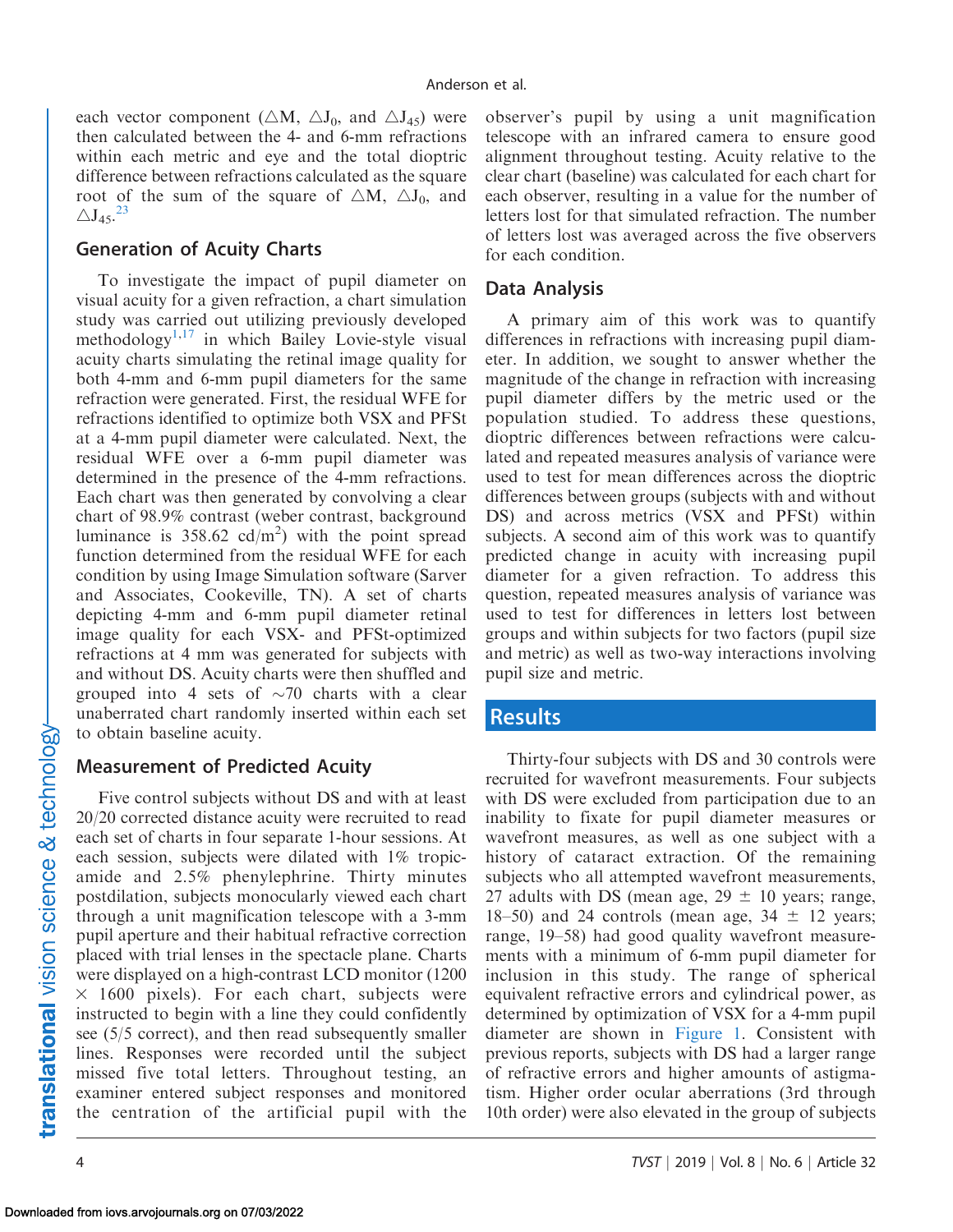Anderson et al.

**Distribution of Refractive Error** as Determined by Optimization of VSX for a 4mm Pupil

<span id="page-4-0"></span>

Figure 1. Refractive error distribution in diopters (D) and diopters cylinder (DC) for subjects with and without Down syndrome (DS), as determined by optimization of VSX for a 4-mm pupil diameter.

with DS (Table 1), although not to the levels previously reported for individuals with keratoconus[.24,25](#page-8-0)

The dioptric differences for refractions determined for a 4-mm pupil diameter versus a 6-mm pupil diameter are shown in Figure 2. Dioptric difference was significantly greater for subjects with DS versus controls (DS:  $0.50 \pm 0.63$  D, controls:  $0.19 \pm 0.16$  D;  $f = 11.92$ ,  $P = 0.0012$ ; diff = -0.32 D; 95% confidence interval [CI],  $-0.51$  to  $-0.13$ ) and significantly greater for PFSt refractions versus VSX refractions (PFSt:  $0.45 \pm 0.47$  D, VSX:  $0.26 \pm 0.50$  D; f = 4.24, P =

#### Table 1. Higher Order RMS

| Group                      | 4-mm Pupil | 6-mm Pupil |
|----------------------------|------------|------------|
| DS, $\mu m$ ( $n = 27$ )   | 0.21(0.09) | 0.63(0.34) |
| Controls, $\mu$ m (n = 24) | 0.13(0.04) | 0.43(0.17) |
| Keratoconus, $24,25$ µm    | 0.72(0.35) | 2.24(1.22) |

Mean (standard deviation) higher order RMS for subjects with Down syndrome (DS) and controls compared to previously published values for individuals with keratoconus. Note that the values reported from the present study represent 3rd- through 10th-order measures, whereas the 4-mm pupil values for keratoconus represent 3rd- and 4th-order measures $^{25}$  and the 6-mm pupil values represent 3rd-, 4th-, and 5th-order measures.<sup>[24](#page-8-0)</sup>

0.0447; diff  $= 0.188$  D; 95% CI, 0.005–0.371). In controls, 92% had dioptric differences less than 0.50 D for PFSt versus 100% for VSX, whereas 56% of individuals with DS had dioptric differences less than 0.50 D when optimizing PFSt versus 85% when optimizing VSX. There was no significant interaction



Difference in Refractions Determined for 4mm and 6mm Pupils

Figure 2. Dioptric difference in refractions determined with a 4 mm pupil diameter versus a 6-mm pupil diameter by group (Down syndrome [DS] versus control) and metric optimized (PFSt versus VSX).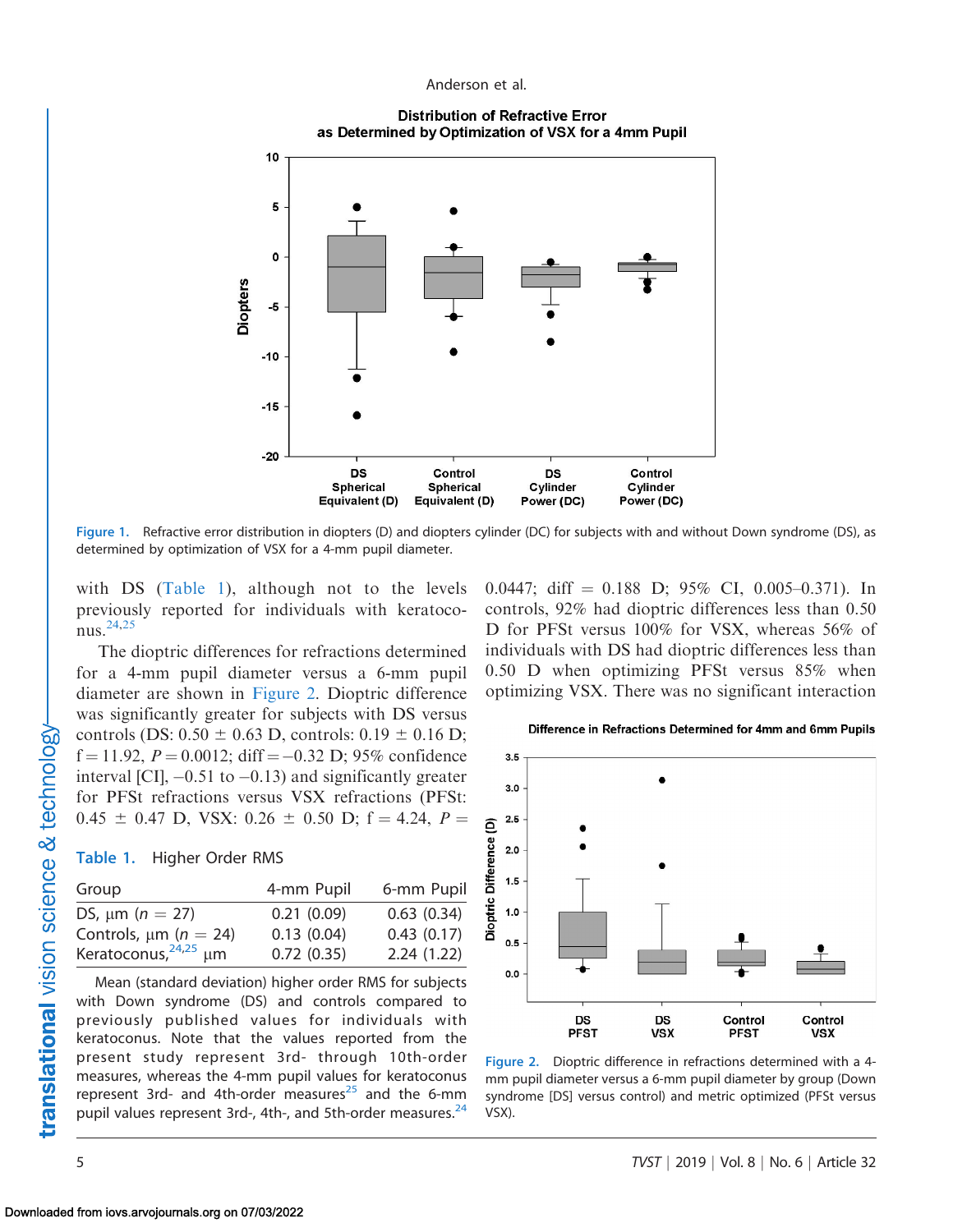|         | PFSt (Letters Lost) VSX (Letters Lost) |                                                                    |  |      |
|---------|----------------------------------------|--------------------------------------------------------------------|--|------|
| Group   |                                        | 4 mm 6 mm 4 mm                                                     |  | 6 mm |
| with DS |                                        | Subjects $7.7 \pm 4.2$ 12.5 $\pm$ 6.1 5.5 $\pm$ 2.0 10.2 $\pm$ 3.4 |  |      |
|         |                                        | Controls $4.3 \pm 1.9$ 7.6 $\pm$ 2.8 3.8 $\pm$ 1.7 6.8 $\pm$ 2.3   |  |      |

Average and standard deviation of letters lost for PFSt and VSX for 4-mm and 6-mm pupil diameter in both controls and subjects with Down syndrome (DS).

between subject group and the metric used ( $f = 0.48$ , P  $= 0.47$ ).

#### Predicted Acuity Performance

Acuity data for this analysis were obtained from controls without DS reading charts produced to represent the retinal image quality from measured eyes of individuals with DS. Each chart was read by five control observers, and the resultant performance was averaged across observers for each chart. Analyses incorporating main effects interacting with observer did not suggest any inconsistencies across observers. Observer reliability in assessing acuity of aberrated charts was found to be high (above 90%). Specifically, we found that variability explained by observer was 2.9% in an unconditional variance component multilevel model after accounting for subject level, pupil size, and metric.

Acuity data were analyzed as letters lost compared to acuity on a clear, unaberrated chart (termed baseline acuity), with greater letters lost representing worse acuity (Fig. 3; Table 2). The acuity drop from baseline was greater when comparing performance for a 4-mm pupil versus a 6-mm pupil for charts representing DS eyes (6.5 letters vs. 11 letters [0.09 logMAR difference; 95% CI, 0.07–0.11],  $P < 0.0001$ ), as well as for charts depicting control eyes (4.5 letters vs. 8 letters [0.066 logMAR difference; 95% CI, 0.049– 0.083],  $P < 0.0001$ . There was a significant interaction between group (DS versus control) and pupil size  $(P = 0.03)$  with charts representing DS eyes having more letters lost with increasing pupil diameter (4.5 letters) than the additional letters lost with increasing pupil diameter for charts representing control eyes (3.5 letters). In assessing the main effect of group, the acuity for charts representing eyes with DS had a significantly greater loss of letters (2.5 more letters lost [0.05 logMAR difference; 95% CI, 0.02–0.07]) than charts for control eyes ( $P = 0.0002$ ). There was no statistically significant interaction between pupil diameter and metric ( $P = 0.66$ ).



Figure 3. Relative acuity (letters lost compared to a baseline clear chart) for 4-mm and 6-mm pupil diameters for refractions determined with optimization of PFSt or VSX for controls and subjects with Down syndrome (DS).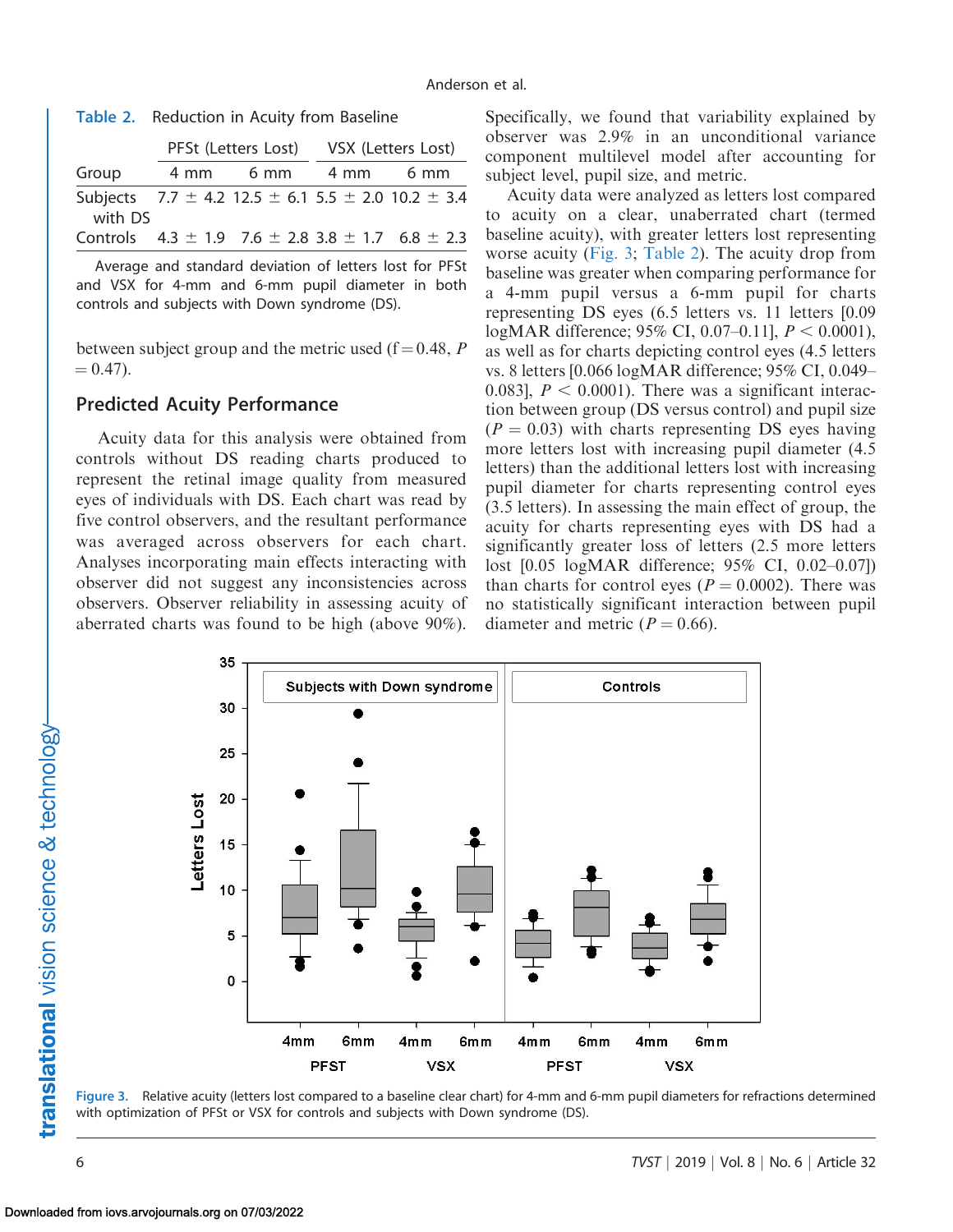# **Discussion**

This study sought to quantify the impact of pupil diameter on the determination of refractions by using two different metric-optimized techniques. Refractions at 4-mm and 6-mm pupil diameters differed more for eyes of subjects with DS than controls; however, the differences in refractions were still relatively small, with 85% of refractions for DS eyes having differences less than 0.50 D when utilizing VSX. These findings are in line with reports of testretest for subjective refraction of typical subjects with myopia reported by Raasch et al.<sup>[23](#page-8-0)</sup> That study reported median test-retest of 0.20 D with 95% limits of agreement of 0.62 D for myopic adults.<sup>[23](#page-8-0)</sup> The median and 95% limits of agreement for the present study was 0.28 D (1.23) for subjects with DS and 0.16 (0.31) for controls when combining both metric techniques. Although the 95% limits of agreement are larger for the DS eyes, the difference in refractions is more comparable to controls from both the present study and the Raasch study than the individuals with keratoconus reported in the Raasch et al. $^{23}$  study (0.75 D [6.01]). These findings are also consistent with the hypothesis that elevated higher order aberrations may negatively impact repeatability of refraction determination either through the subjective process or when pupil diameter is altered in an objective method. As shown in [Table 1](#page-4-0), the aberrations of the subjects with DS were slightly elevated compared to the controls but not approaching the levels previously reported for individuals with keratoconus. The pattern observed in the differences between refractions is of a similar magnitude as the pattern for differences in the magnitude of higher order aberrations for controls, patients with DS, and patients with keratoconus. An individual analysis of the two metric techniques found that the refractions differed more between pupil diameters for PFSt-optimized refractions than VSX-optimized refractions for both subjects with and without DS. Given that PFSt is a metric that specifically analyzes the WFE over the entire pupil diameter, giving equal weight to each tessellation analyzed, this outcome is not unexpected. VSX, by contrast, represents a more vision-related analysis of the wavefront without consideration of individual tessellations. Further inspection of the data also revealed that of the five individuals with DS having dioptric differences greater than 1 D between 4- and 6-mm derived refractions with PFSt, four of the individuals had spherical equivalent refractive

error of  $-10.00$  D or greater. In the control sample, there were no individuals with dioptric differences greater than 1 D, but also only one subject had a spherical equivalent refractive error of  $-10$  D. The relationship between high myopia and the impact of pupil diameter on objective refractions optimizing PFSt may warrant further investigation. Despite these differences in identifying best refractions, metric was not a factor in the loss of acuity with increasing pupil diameter for a fixed refraction.

This study also sought to determine the acuity loss predicted to occur when a patient's natural pupil dilates from 4 mm to 6 mm while wearing a refraction determined from analysis of a 4-mm pupil diameter. Although the acuity change was statistically significantly greater for the eyes with DS, the overall decrease in acuity was only 4.5 letters (compared to a decrease of 3.5 letters for control eyes), and thus, the difference between groups is not clinically meaningful. The acuity drop predicted from the DS eyes was also the same as the test-retest of the Bailey Lovie-style acuity testing on control observers (4.5 letters) by using the same acuity system as in the present study and, thus, is not likely to be clinically meaningful even in isolation.<sup>[1](#page-7-0)</sup>

Although pupil diameter may impact the resultant refraction identified from an objective metric optimization process, the differences occurring for 4-mm versus 6-mm diameters were within the test-retest variability of standard clinical refraction and thus do not create any less certainty in the endpoint in its utilization. We chose to evaluate the impact of increasing pupil diameter on visual acuity by applying the refraction determined at 4 mm, as we felt this moderate pupil diameter would most likely represent the pupil diameter experienced in typical room illumination. In using a 4-mm pupil diameter for refraction determination, acuity was not predicted to decrease beyond the repeatability of visual acuity testing, as individuals experience pupil dilation up to 6-mm diameter in their daily activities. As is typical with all refractive corrections, patients are predicted to perform worse in dim illumination whereupon the pupil dilates to a large diameter, but the detrimental effects for eyes of patients with DS is not predicted to be clinically worse than those without DS.

One limitation of this study is that only 4-mm and 6-mm pupil diameters were considered, and thus, the findings are not indicative of the impact of pupil diameters outside this range. However, the range of pupil diameters tested in this study is a reasonable estimation of the dynamic pupil range experienced by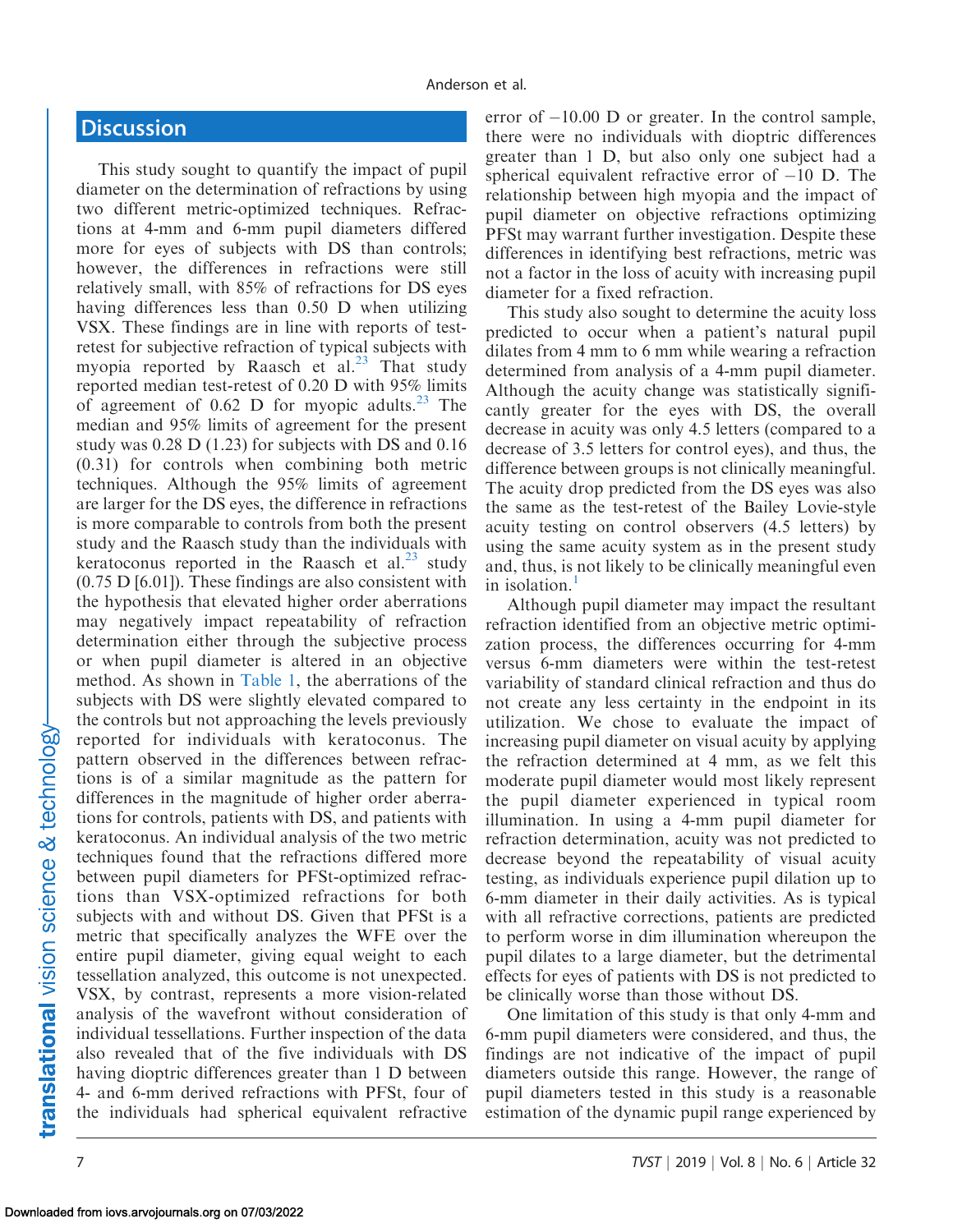<span id="page-7-0"></span>nonpresbyopic adults in photopic conditions.  $26$  Smaller pupils of a 3-mm diameter could reasonably be expected but are likely to provide improvements in visual acuity<sup>27,28</sup> due to limiting the exposure to higher order aberrations, and pupil diameters greater than 6 mm are less likely to occur unless under dark viewing conditions for which the limited luminance would likely reduce acuity more substantially than any impact from exposure to higher order aberrations.[28](#page-8-0) In moving forward with objective prescribing techniques, however, it may be best to customize the refraction determination to the individual subject's habitual pupil diameter in the examination room rather than applying a single common pupil diameter to all.

## **Conclusions**

This study found that metric-optimized objective refraction techniques are robust in the identification of refractions for typical adults and adults with Down syndrome in that pupil diameter does not impact the refraction identified beyond the repeatability of clinically utilized subjective refraction techniques. In addition, for a given refraction, the acuity loss with increasing pupil diameter did not exceed that of the repeatability of acuity for administration of the acuity test over time.

# Acknowledgments

The authors thank Hope Queener for developing the Spectacle Sweep software used in this study.

Supported by National Institutes of Health grants NIH R01 EY024590 and NIH P30 EY07551.

Disclosure: H.A. Anderson, None; A. Ravikumar, None; J.S. Benoit, None; J.D. Marsack, None

# References

- 1. Ravikumar A, Benoit JS, Morrison KB, Marsack JD, Anderson HA. Repeatability of monocular acuity testing in adults with and without Down syndrome. Optom Vis Sci. 2018;95:202–211.
- 2. Courage ML, Adams RJ, Reyno S, Kwa PG. Visual acuity in infants and children with Down syndrome. Dev Med Child Neurol. 1994;36:586– 593.
- 3. John FM, Bromham NR, Woodhouse JM, Candy TR. Spatial vision deficits in infants and children with Down syndrome. Invest Ophthalmol Vis Sci. 2004;45:1566–1572.
- 4. Krinsky-McHale SJ, Silverman W, Gordon J, Devenny DA, Oley N, Abramov I. Vision deficits in adults with Down syndrome. J Appl Res Intellect Disabil. 2014;27:247–263.
- 5. Tsiaras WG, Pueschel S, Keller C, Curran R, Giesswein S. Amblyopia and visual acuity in children with Down's syndrome. Br J Ophthalmol. 1999;83:1112–1114.
- 6. Woodhouse JM, Pakeman VH, Saunders KJ, et al. Visual acuity and accommodation in infants and young children with Down's syndrome. J Intellect Disabil Res. 1996;40:49–55.
- 7. Woodhouse JM, Pakeman VH, Cregg M, et al. Refractive errors in young children with Down syndrome. Optom Vis Sci. 1997;74:844–851.
- 8. Little JA, Woodhouse JM, Saunders KJ. Corneal power and astigmatism in Down syndrome. Optom Vis Sci. 2009;86:748–754.
- 9. Knowlton R, Marsack JD, Leach NE, Herring RJ, Anderson HA. Comparison of whole eye versus first-surface astigmatism in Down syndrome. Optom Vis Sci. 2015;92:804–814.
- 10. Haugen OH, Hovding G, Lundstrom I. Refractive development in children with Down's syndrome: a population based, longitudinal study. Br J Ophthalmol. 2001;85:714–719.
- 11. Doyle SJ, Bullock J, Gray C, Spencer A, Cunningham C. Emmetropisation, axial length, and corneal topography in teenagers with Down's syndrome. Br J Ophthalmol. 1998;82:793–796.
- 12. McCullough SJ, Little JA, Saunders KJ. Higher order aberrations in children with Down syndrome. Invest Ophthalmol Vis Sci. 2013;54:1527– 1535.
- 13. Marsack JD, Thibos LN, Applegate RA. Metrics of optical quality derived from wave aberrations predict visual performance. J Vis. 2004;4:322– 328.
- 14. Iskander DR. A subjective refraction-based assessment of image quality metrics. Photonics Lett Pol. 2011;3:150–152.
- 15. Thibos LN, Hong X, Bradley A, Applegate RA. Accuracy and precision of objective refraction from wavefront aberrations. J Vis. 2004;4:329– 351.
- 16. Hastings GD, Marsack JD, Nguyen LC, Cheng H, Applegate RA. Is an objective refraction optimised using the visual Strehl ratio better than a subjective refraction? Ophthalmic Physiol Opt. 2017;37:317–325.